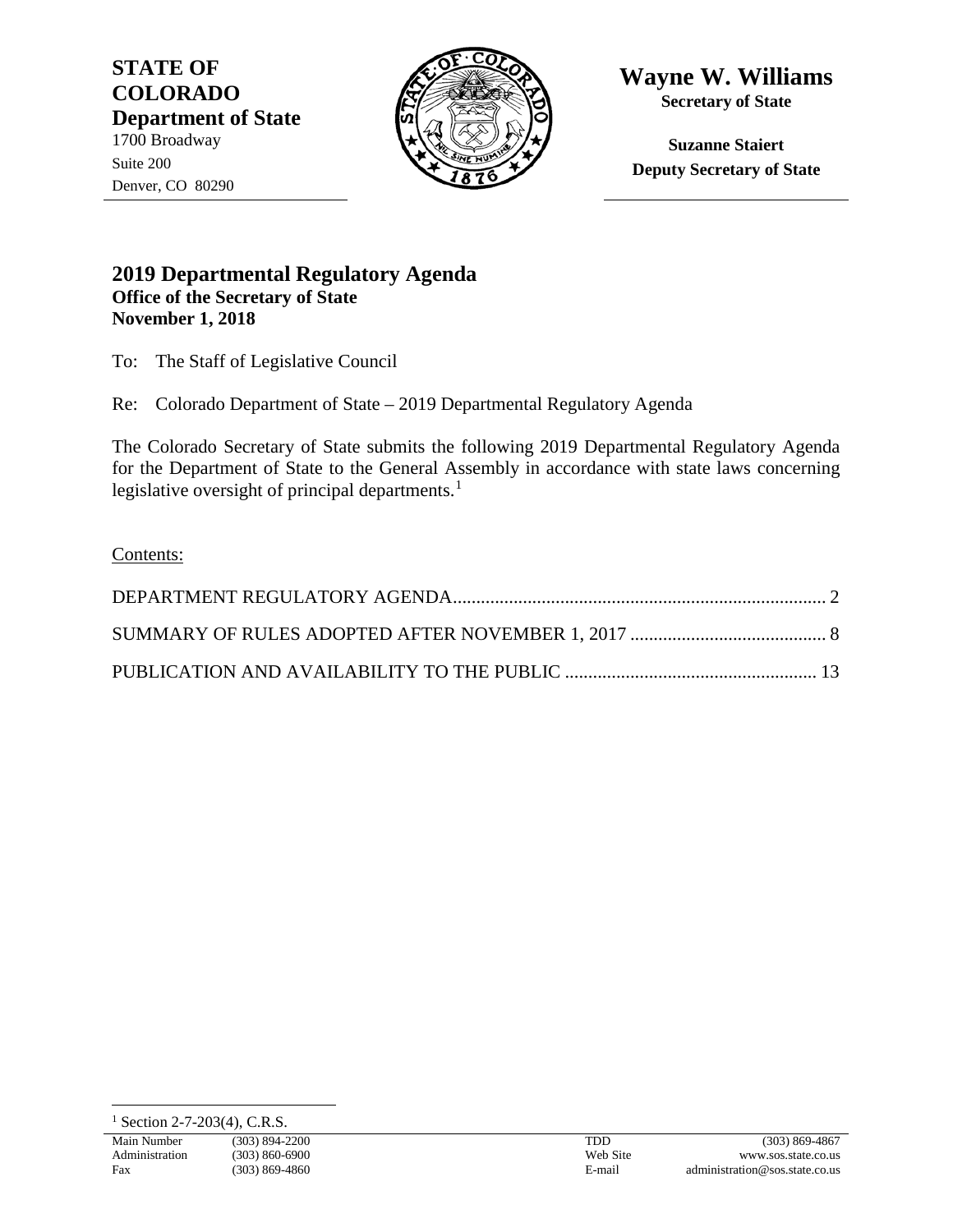## <span id="page-1-1"></span>DEPARTMENT REGULATORY AGENDA

<span id="page-1-0"></span>

| Rule number and title      | New or revised rules that the department expects to propose in the next<br>calendar year and the purpose of the rules                                                                                                                                                                                                                                                                                                                                                                        | Statutory or other basis for<br>adopting those rules                                                                                                                   | Contemplated schedule for<br>adopting the rules                                                                                                                    | Persons or parties that<br>may be positively or<br>negatively affected by the<br>rules                                                                                                                                                                          |
|----------------------------|----------------------------------------------------------------------------------------------------------------------------------------------------------------------------------------------------------------------------------------------------------------------------------------------------------------------------------------------------------------------------------------------------------------------------------------------------------------------------------------------|------------------------------------------------------------------------------------------------------------------------------------------------------------------------|--------------------------------------------------------------------------------------------------------------------------------------------------------------------|-----------------------------------------------------------------------------------------------------------------------------------------------------------------------------------------------------------------------------------------------------------------|
| 8 CCR 1505-1:<br>Elections | The Secretary of State may commence rulemaking to consider amendments<br>to the Election Rules necessary to:<br>Improve the administration and enforcement of and to answer<br>questions arising under Colorado elections $law1$<br>Implement amendments to Colorado laws adopted during the First<br>Regular Session of the 72 <sup>nd</sup> General Assembly<br>Issue, amend, or repeal a rule in accordance with a petition for<br>rulemaking submitted under section 24-4-103(7), C.R.S. | Section 1-1-107(2)(a), C.R.S.<br>Depending on the subject<br>matter of unanticipated<br>rulemaking, additional statutory<br>and constitutional authority<br>may apply. | TBD; the Secretary of State<br>will commence rulemaking<br>as necessary in a timely<br>manner and in accordance<br>with the State Administrative<br>Procedure Act. | All current and<br>potential Colorado<br>residents<br>Colorado County<br><b>Clerks and Recorders</b><br>Candidates for office<br>in Colorado<br>Poll watchers.<br>election judges, and<br>other interested<br>parties<br>Petition proponents<br>and circulators |

<sup>&</sup>lt;sup>1</sup> Article VII of the Colorado Constitution, Title 1 of the Colorado Revised Statutes, and the Help America Vote Act of 2002 ("HAVA"), P.L. No. 107-252.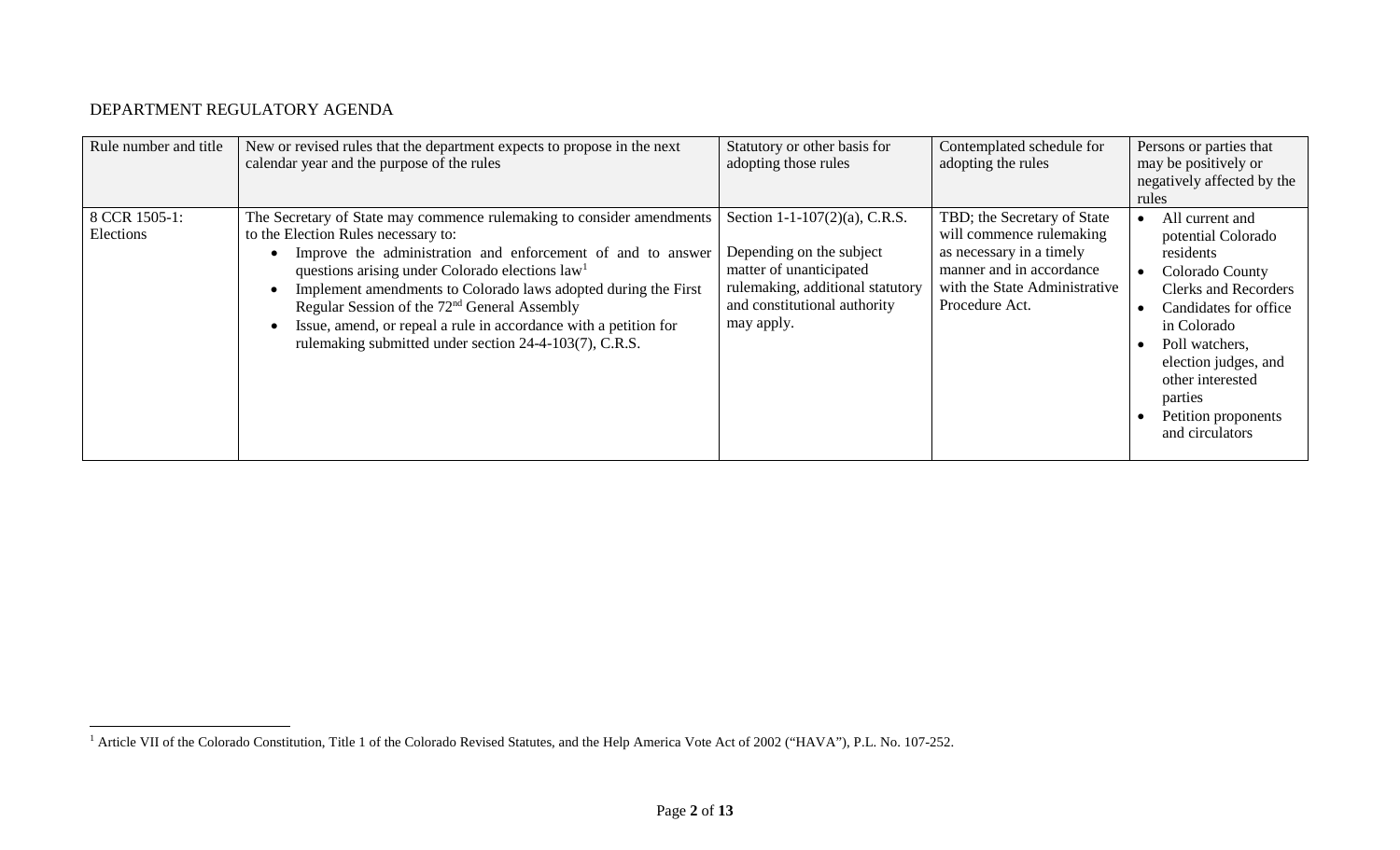<span id="page-2-0"></span>

| Rule number and title                                                             | New or revised rules that the department expects to propose in the next<br>calendar year and the purpose of the rules                                                                                                                                                                                                                                                                                                                                                                                                                                                                                                                                                                                                                                                                                                                              | Statutory or other basis for<br>adopting those rules                                                                               | Contemplated schedule for<br>adopting the rules                                                                                                                    | Persons or parties that<br>may be positively or<br>negatively affected by the<br>rules                                                                                                                              |
|-----------------------------------------------------------------------------------|----------------------------------------------------------------------------------------------------------------------------------------------------------------------------------------------------------------------------------------------------------------------------------------------------------------------------------------------------------------------------------------------------------------------------------------------------------------------------------------------------------------------------------------------------------------------------------------------------------------------------------------------------------------------------------------------------------------------------------------------------------------------------------------------------------------------------------------------------|------------------------------------------------------------------------------------------------------------------------------------|--------------------------------------------------------------------------------------------------------------------------------------------------------------------|---------------------------------------------------------------------------------------------------------------------------------------------------------------------------------------------------------------------|
| 8 CCR 1505-2: Bingo<br>and Raffles Games                                          | The Secretary of State does not anticipate rulemaking regarding the Rules<br>Concerning Bingo and Raffles Games; however, the Secretary may<br>commence rulemaking as necessary to:<br>• Improve the administration and enforcement of the Colorado bingo<br>and raffles $law2$<br>Improve rule organization and readability<br>Ensure that the rules are written in plain language and easy to<br>understand<br>Repeal obsolete rules and language that duplicates statute<br>Other technical amendments as necessary for consistency with<br>Department rulemaking format and style<br>Implement amendments to Colorado laws adopted during the First<br>Regular Session of the 72 <sup>nd</sup> General Assembly<br>Issue, amend, or repeal a rule in accordance with a petition for<br>rulemaking submitted under section 24-4-103 (7), C.R.S. |                                                                                                                                    |                                                                                                                                                                    |                                                                                                                                                                                                                     |
| 8 CCR 1505-3:<br><b>Rules Governing</b><br>General Policies and<br>Administration | The Secretary may propose amendments to the Rules Governing General<br>Policies and Administration as necessary to:<br>Clarify declaratory order rules in accordance with section<br>$24-4-105(11)$ , C.R.S.<br>Improve rule organization and readability<br>Ensure that the rules are written in plain language and easy to<br>understand<br>Repeal obsolete rules and language that duplicates statute<br>Other technical amendments as necessary for consistency with<br>Department rulemaking format and style<br>Implement amendments to Colorado laws adopted during the First<br>Regular Session of the 72 <sup>nd</sup> General Assembly<br>Issue, amend, or repeal a rule in accordance with a petition for<br>rulemaking submitted under section 24-4-103 (7), C.R.S.                                                                    | 24-4-105(11), C.R.S.<br>Additional statutory and<br>constitutional authority may<br>depend on the subject matter of<br>rulemaking. | TBD; the Secretary of State<br>will commence rulemaking<br>as necessary in a timely<br>manner and in accordance<br>with the State Administrative<br>Procedure Act. | Declaratory order<br>petitioner<br>Parties to any agency<br>adjudicatory<br>proceeding<br>Additional persons or<br>$\bullet$<br>parties that may be<br>affected depending on<br>the subject matter of<br>rulemaking |

<sup>&</sup>lt;sup>2</sup> Article XVIII, Section 2 of the Colorado Constitution and Article 9, Title 12 of the Colorado Revised Statutes.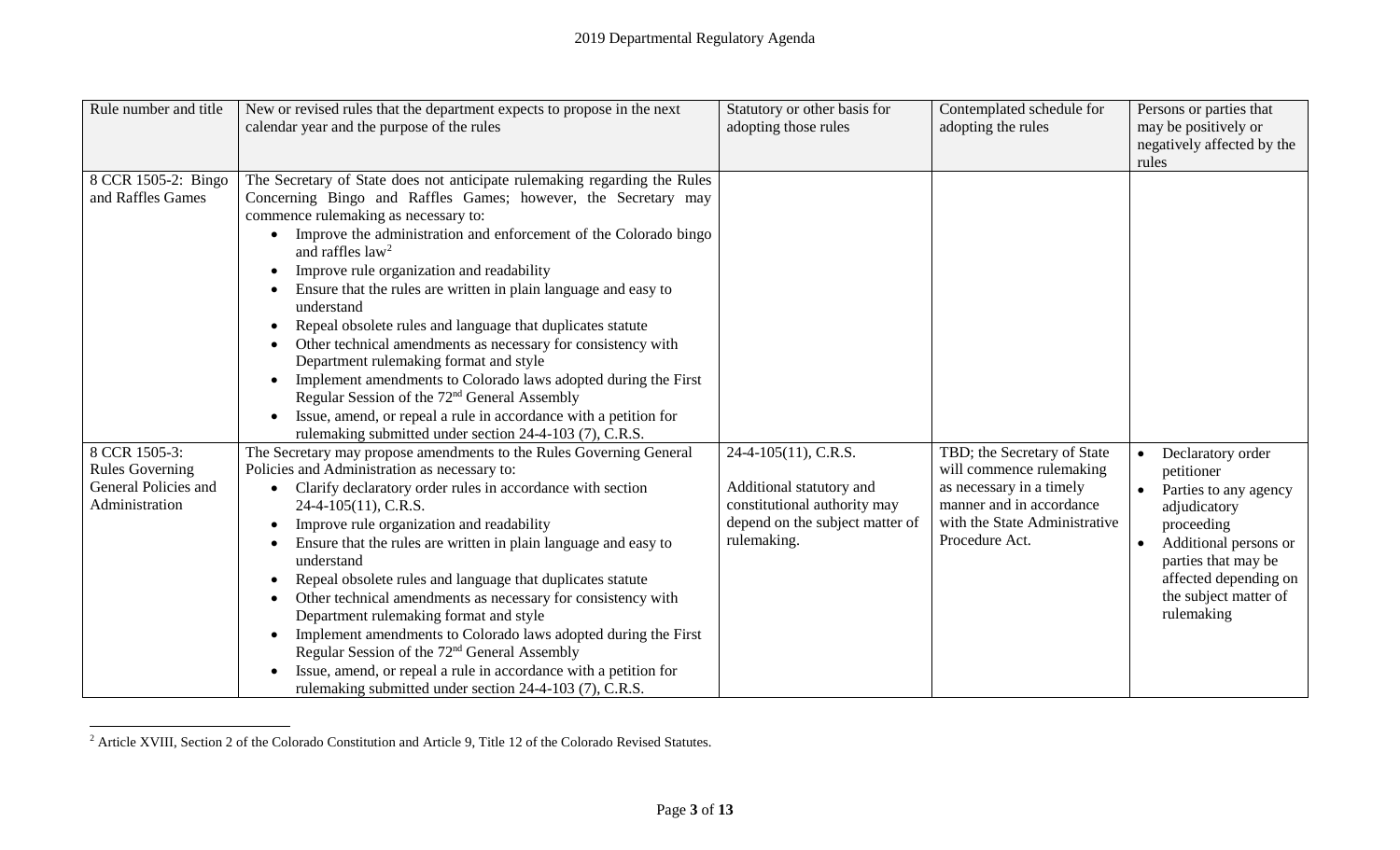<span id="page-3-1"></span><span id="page-3-0"></span>

| Rule number and title                      | New or revised rules that the department expects to propose in the next                                              | Statutory or other basis for                                           | Contemplated schedule for                                       | Persons or parties that              |
|--------------------------------------------|----------------------------------------------------------------------------------------------------------------------|------------------------------------------------------------------------|-----------------------------------------------------------------|--------------------------------------|
|                                            | calendar year and the purpose of the rules                                                                           | adopting those rules                                                   | adopting the rules                                              | may be positively or                 |
|                                            |                                                                                                                      |                                                                        |                                                                 | negatively affected by the           |
|                                            |                                                                                                                      |                                                                        |                                                                 | rules                                |
| 8 CCR 1505-6: Rules<br>Concerning Campaign | The Secretary may propose amendments to the Rules Concerning<br>Campaign and Political Finance as necessary to:      | Const.<br>art. XXVIII,<br>Colo.<br>Sections 8, $9(1)(b)$ ; Sections 1- | This<br>office<br>estimates                                     | All Colorado<br>$\bullet$            |
| and Political Finance                      | Improve the administration and enforcement of Colorado campaign                                                      | $1-107(2)(a)$ and $45-111.5(1)$ ,                                      | commencement<br>of<br>rulemaking in accordance                  | residents and potential<br>residents |
|                                            | finance $law3$                                                                                                       | C.R.S.                                                                 | with the State Administrative                                   | Political subdivisions               |
|                                            | Address litigation concerns                                                                                          |                                                                        | Procedure Act post-2018                                         | Officeholders<br>$\bullet$           |
|                                            | Clarify the campaign finance complaint process                                                                       |                                                                        | general<br>election;<br>post-                                   | Candidates for office                |
|                                            | Implement amendments to Colorado laws adopted during the First                                                       |                                                                        | legislative session; or at the<br>conclusion of any significant | in Colorado                          |
|                                            | Regular Session of the 72 <sup>nd</sup> General Assembly<br>Implement amendments to Colorado laws if Amendment 75 is |                                                                        | litigation.                                                     | Party organization sin<br>Colorado   |
|                                            | passed in the 2018 general election                                                                                  |                                                                        |                                                                 | Candidate or issue                   |
|                                            | Issue, amend, or repeal a rule in accordance with a petition for                                                     |                                                                        |                                                                 | organizations and                    |
|                                            | rulemaking submitted under section 24-4-103(7), C.R.S.                                                               |                                                                        |                                                                 | committees in                        |
|                                            |                                                                                                                      |                                                                        |                                                                 | Colorado                             |
| 8 CCR 1505-7: UCC                          | The Secretary of State does not anticipate rulemaking regarding the UCC                                              |                                                                        |                                                                 |                                      |
| <b>Filing Office Rules</b>                 | Filing Office Rules; however, the Secretary may commence rulemaking as                                               |                                                                        |                                                                 |                                      |
|                                            | necessary to:                                                                                                        |                                                                        |                                                                 |                                      |
|                                            | Improve the administration and enforcement of Colorado's<br>Uniform Commercial Code <sup>4</sup>                     |                                                                        |                                                                 |                                      |
|                                            | Improve rule organization and readability                                                                            |                                                                        |                                                                 |                                      |
|                                            | Ensure that the rules are written in plain language and easy to<br>understand                                        |                                                                        |                                                                 |                                      |
|                                            | Repeal obsolete rules and language that duplicates statute                                                           |                                                                        |                                                                 |                                      |
|                                            | Other technical amendments as necessary for consistency with                                                         |                                                                        |                                                                 |                                      |
|                                            | Department rulemaking format and style                                                                               |                                                                        |                                                                 |                                      |
|                                            | Implement amendments to Colorado laws adopted during the First                                                       |                                                                        |                                                                 |                                      |
|                                            | Regular Session of the 72 <sup>nd</sup> General Assembly                                                             |                                                                        |                                                                 |                                      |
|                                            | Issue, amend, or repeal a rule in accordance with a petition for                                                     |                                                                        |                                                                 |                                      |
|                                            | rulemaking submitted under section 24-4-103 (7), C.R.S.                                                              |                                                                        |                                                                 |                                      |

<sup>&</sup>lt;sup>3</sup> Article 45 of Title 1, C.R.S., and Article XXVIII of the Colorado Constitution.

<sup>&</sup>lt;sup>4</sup> Article 9 of Title 4, C.R.S.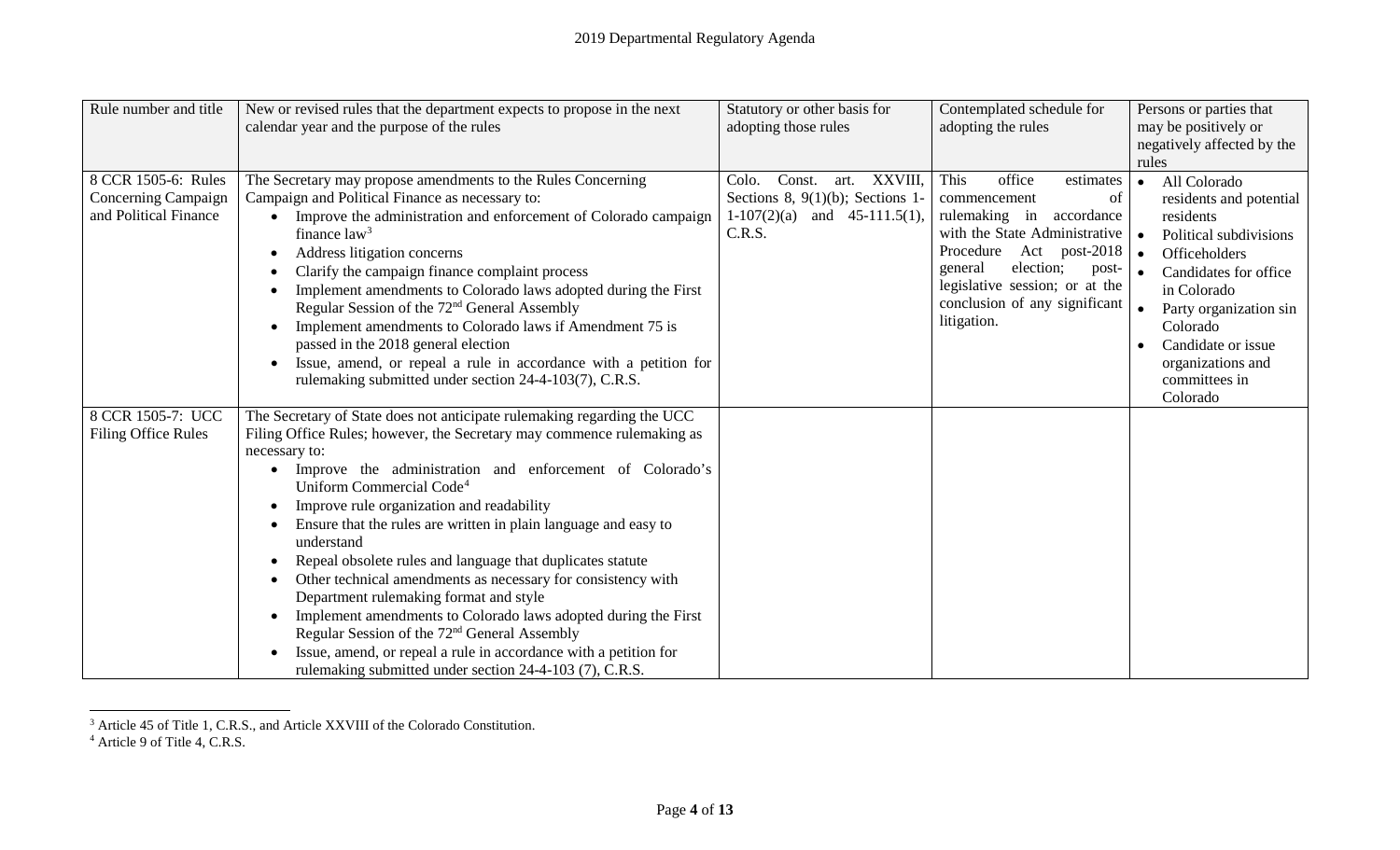<span id="page-4-1"></span><span id="page-4-0"></span>

| Rule number and title   | New or revised rules that the department expects to propose in the next    | Statutory or other basis for       | Contemplated schedule for     | Persons or parties that    |
|-------------------------|----------------------------------------------------------------------------|------------------------------------|-------------------------------|----------------------------|
|                         | calendar year and the purpose of the rules                                 | adopting those rules               | adopting the rules            | may be positively or       |
|                         |                                                                            |                                    |                               | negatively affected by the |
|                         |                                                                            |                                    |                               | rules                      |
| 8 CCR 1505-8:           | The Secretary of State may propose amendments to the Rules Concerning      | Section 24-6-305(2)(b), C.R.S.     | TBD; the Secretary of State   | Professional lobbyists     |
| <b>Rules Concerning</b> | Lobbyist Regulation necessary to:                                          |                                    | will commence rulemaking      | Lobbying firms             |
| Lobbyist Regulation     | Improve the administration and enforcement of Colorado laws                |                                    | necessary in a timely         | The general Colorado       |
|                         | regarding lobbyist regulation <sup>5</sup>                                 |                                    | manner and in accordance      | public                     |
|                         | Propose amendments in response to questions from the Office of             |                                    | with the State Administrative |                            |
|                         | Legislative Legal Services including proposed clarification of             |                                    | Procedure Act.                |                            |
|                         | Rules $2.2.1(b)$ and $3.2.2(b)$ ; consider stating compensation rather     |                                    |                               |                            |
|                         | than money paid in the rules                                               |                                    |                               |                            |
|                         | Implement amendments to Colorado laws adopted during the First             |                                    |                               |                            |
|                         | Regular Session of the 72 <sup>nd</sup> General Assembly                   |                                    |                               |                            |
|                         | Issue, amend, or repeal a rule in accordance with a petition for           |                                    |                               |                            |
|                         | rulemaking submitted under section 24-4-103(7), C.R.S.                     |                                    |                               |                            |
| 8 CCR 1505-9: Rules     | The Secretary may propose amendments to the Rules for the Administration   | Sections $6-16-110.5(3)$ and $6-$  | TBD; the Secretary of State   | Paid solicitors            |
| for the Administration  | of the Colorado Charitable Solicitations Act <sup>6</sup> as necessary to: | 16-114 C.R.S.                      | will commence rulemaking      | Professional               |
| of the Colorado         | Improve the administration and enforcement of and to answer                |                                    | as necessary in a timely      | fundraising                |
| Charitable              | questions arising under the Colorado Charitable Solicitations Act          | Additional<br>statutory<br>and     | manner and in accordance      | consultants                |
| Solicitations Act       | Propose amendments in response to questions from the Office of             | constitutional<br>authority<br>may | with the State Administrative | The general Colorado       |
|                         | Legislative Legal Services including proposed clarification of Rule        | depend on the subject matter of    | Procedure Act.                | public                     |
|                         | 6.1.1 concerning fines                                                     | rulemaking.                        |                               |                            |
|                         | Implement amendments to Colorado laws adopted during the First             |                                    |                               |                            |
|                         | Regular Session of the 72 <sup>nd</sup> General Assembly                   |                                    |                               |                            |
|                         | Issue, amend, or repeal a rule in accordance with a petition for           |                                    |                               |                            |
|                         | rulemaking submitted under section 24-4-103 (7), C.R.S.                    |                                    |                               |                            |

<sup>&</sup>lt;sup>5</sup> Part 3 of Article 6 of Title 24, C.R.S.

<sup>6</sup> Article 16 of Title 6, C.R.S.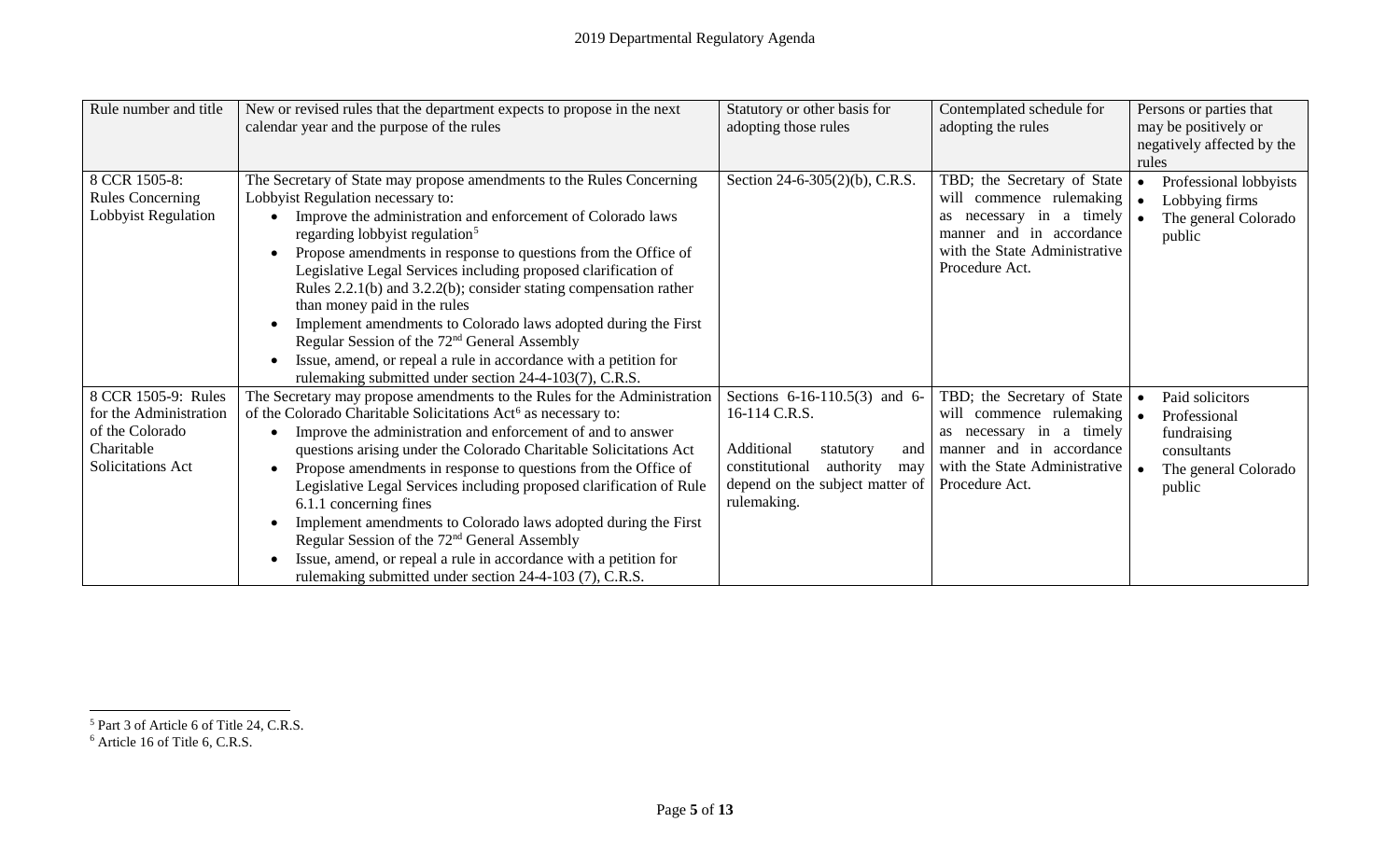<span id="page-5-0"></span>

| Rule number and title       | New or revised rules that the department expects to propose in the next      | Statutory or other basis for | Contemplated schedule for | Persons or parties that    |
|-----------------------------|------------------------------------------------------------------------------|------------------------------|---------------------------|----------------------------|
|                             | calendar year and the purpose of the rules                                   | adopting those rules         | adopting the rules        | may be positively or       |
|                             |                                                                              |                              |                           | negatively affected by the |
|                             |                                                                              |                              |                           | rules                      |
| 8 CCR 1505-10:              | In 2015, the Secretary of State reviewed the Electronic Recording            |                              |                           |                            |
| Rules Concerning the        | Technology Grant Program rules and determined that the rules are obsolete    |                              |                           |                            |
| <b>Electronic Recording</b> | and inoperative. Additionally, Senate Bill 16-115 amendments to section      |                              |                           |                            |
| <b>Technology Grant</b>     | 30-10-424, C.R.S., repealed the Secretary of State's authority to promulgate |                              |                           |                            |
| Program                     | rules necessary for the administration of section 30-10-421, C.R.S. 8 CCR    |                              |                           |                            |
|                             | 1505-10 will continue in its current form until the Electronic Recording     |                              |                           |                            |
|                             | Technology Board commences rulemaking.                                       |                              |                           |                            |
| 8 CCR 1505-11:              | The Secretary of State does not anticipate rulemaking regarding the Notary   |                              |                           |                            |
| <b>Notary Program Rules</b> | Program Rules, however, the Secretary may commence rulemaking as             |                              |                           |                            |
|                             | necessary to:                                                                |                              |                           |                            |
|                             | Improve the administration and enforcement of the Colorado                   |                              |                           |                            |
|                             | Revised Uniform Law on Notarial Acts (RULONA) <sup>7</sup>                   |                              |                           |                            |
|                             | Implement amendments to Colorado laws adopted during the First               |                              |                           |                            |
|                             | Regular Session of the 72 <sup>nd</sup> General Assembly                     |                              |                           |                            |
|                             | Issue, amend, or repeal a rule in accordance with a petition for             |                              |                           |                            |
|                             | rulemaking submitted under section 24-4-103(7), C.R.S.                       |                              |                           |                            |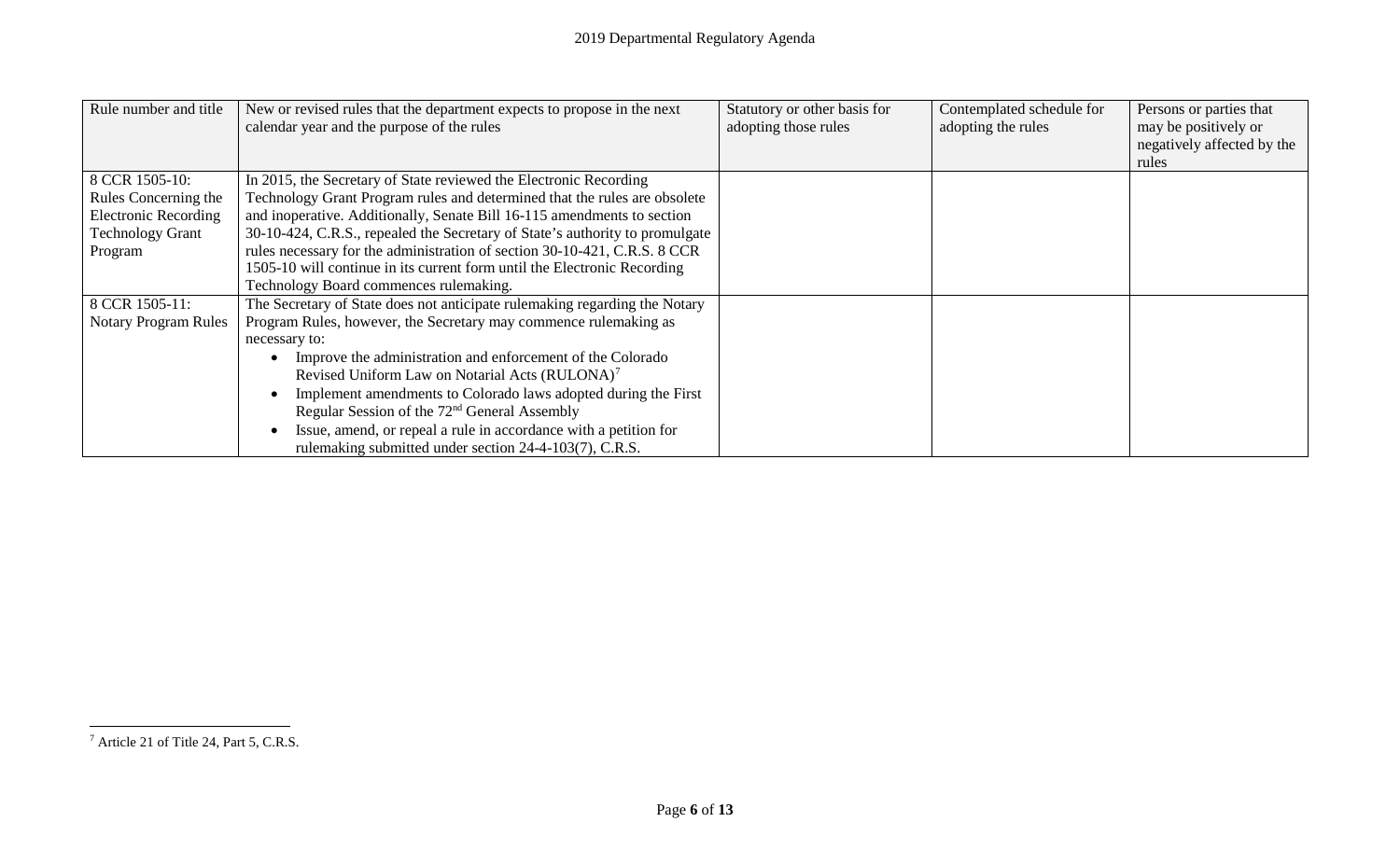<span id="page-6-1"></span><span id="page-6-0"></span>

| Rule number and title                      | New or revised rules that the department expects to propose in the next                                      | Statutory or other basis for                             | Contemplated schedule for                            | Persons or parties that                 |
|--------------------------------------------|--------------------------------------------------------------------------------------------------------------|----------------------------------------------------------|------------------------------------------------------|-----------------------------------------|
|                                            | calendar year and the purpose of the rules                                                                   | adopting those rules                                     | adopting the rules                                   | may be positively or                    |
|                                            |                                                                                                              |                                                          |                                                      | negatively affected by the              |
|                                            |                                                                                                              |                                                          |                                                      | rules                                   |
| 8 CCR 1505-12:                             | The Secretary may propose amendments to the Rules Concerning Public                                          | Section 24-72-203(1)(a), C.R.S.                          | TBD; the Secretary of State                          | A person who<br>$\bullet$               |
| Public Records<br>Pursuant to the          | Records Pursuant to the Colorado Open Records Act (CORA) as necessary                                        |                                                          | will commence rulemaking                             | requests information                    |
| Colorado Open                              | to:<br>Improve the administration and enforcement of the Colorado Open                                       | Additional statutory and<br>constitutional authority may | as necessary in a timely<br>manner and in accordance | in accordance with<br>the Colorado Open |
| Records Act (CORA)                         | Records Act <sup>8</sup>                                                                                     | depend on the subject matter of                          | with the State Administrative                        | Records Act                             |
|                                            | Improve rule organization and readability                                                                    | rulemaking.                                              | Procedure Act.                                       | Additional persons or<br>$\bullet$      |
|                                            | Ensure that the rules are written in plain language and easy to                                              |                                                          |                                                      | parties that may be                     |
|                                            | understand                                                                                                   |                                                          |                                                      | affected depending on                   |
|                                            | Repeal obsolete rules and language that duplicates statute                                                   |                                                          |                                                      | the subject matter of                   |
|                                            | Other technical amendments as necessary for consistency with                                                 |                                                          |                                                      | rulemaking                              |
|                                            | Department rulemaking format and style                                                                       |                                                          |                                                      |                                         |
|                                            | Implement amendments to Colorado laws adopted during the First                                               |                                                          |                                                      |                                         |
|                                            | Regular Session of the 72 <sup>nd</sup> General Assembly                                                     |                                                          |                                                      |                                         |
|                                            | Issue, amend, or repeal a rule in accordance with a petition for                                             |                                                          |                                                      |                                         |
|                                            | rulemaking submitted under section 24-4-103 (7), C.R.S.                                                      |                                                          |                                                      |                                         |
| 8 CCR 1505-14:                             | The Secretary may propose amendments to the Rules Concerning Conflict                                        | 24-21-104, C.R.S.                                        | TBD; the Secretary of State                          | Public officials and                    |
| <b>Rules Concerning</b>                    | of Interest Disclosures as necessary to:                                                                     | 24-21-111, C.R.S.                                        | will commence rulemaking                             | employees who                           |
| Conflict of Interest<br><b>Disclosures</b> | Improve the administration and enforcement Colorado standards of<br>conduct law <sup>9</sup>                 | Additional statutory and                                 | as necessary in a timely<br>manner and in accordance | voluntarily disclose                    |
|                                            |                                                                                                              | constitutional authority may                             | with the State Administrative                        | potential conflicts of<br>interest      |
|                                            | Improve rule organization and readability<br>Ensure that the rules are written in plain language and easy to | depend on the subject matter of                          | Procedure Act.                                       | Additional persons or                   |
|                                            | understand                                                                                                   | rulemaking.                                              |                                                      | parties that may be                     |
|                                            | Repeal obsolete rules and language that duplicates statute                                                   |                                                          |                                                      | affected depending on                   |
|                                            | Other technical amendments as necessary for consistency with                                                 |                                                          |                                                      | the subject matter of                   |
|                                            | Department rulemaking format and style                                                                       |                                                          |                                                      | rulemaking                              |
|                                            | Implement amendments to Colorado laws adopted during the First                                               |                                                          |                                                      |                                         |
|                                            | Regular Session of the 72 <sup>nd</sup> General Assembly                                                     |                                                          |                                                      |                                         |
|                                            | Issue, amend, or repeal a rule in accordance with a petition for                                             |                                                          |                                                      |                                         |
|                                            | rulemaking submitted under section 24-4-103 (7), C.R.S.                                                      |                                                          |                                                      |                                         |

 $8$  Article 72 of Title 24, C.R.S.

<sup>9</sup> Article 18 of Title 24, C.R.S.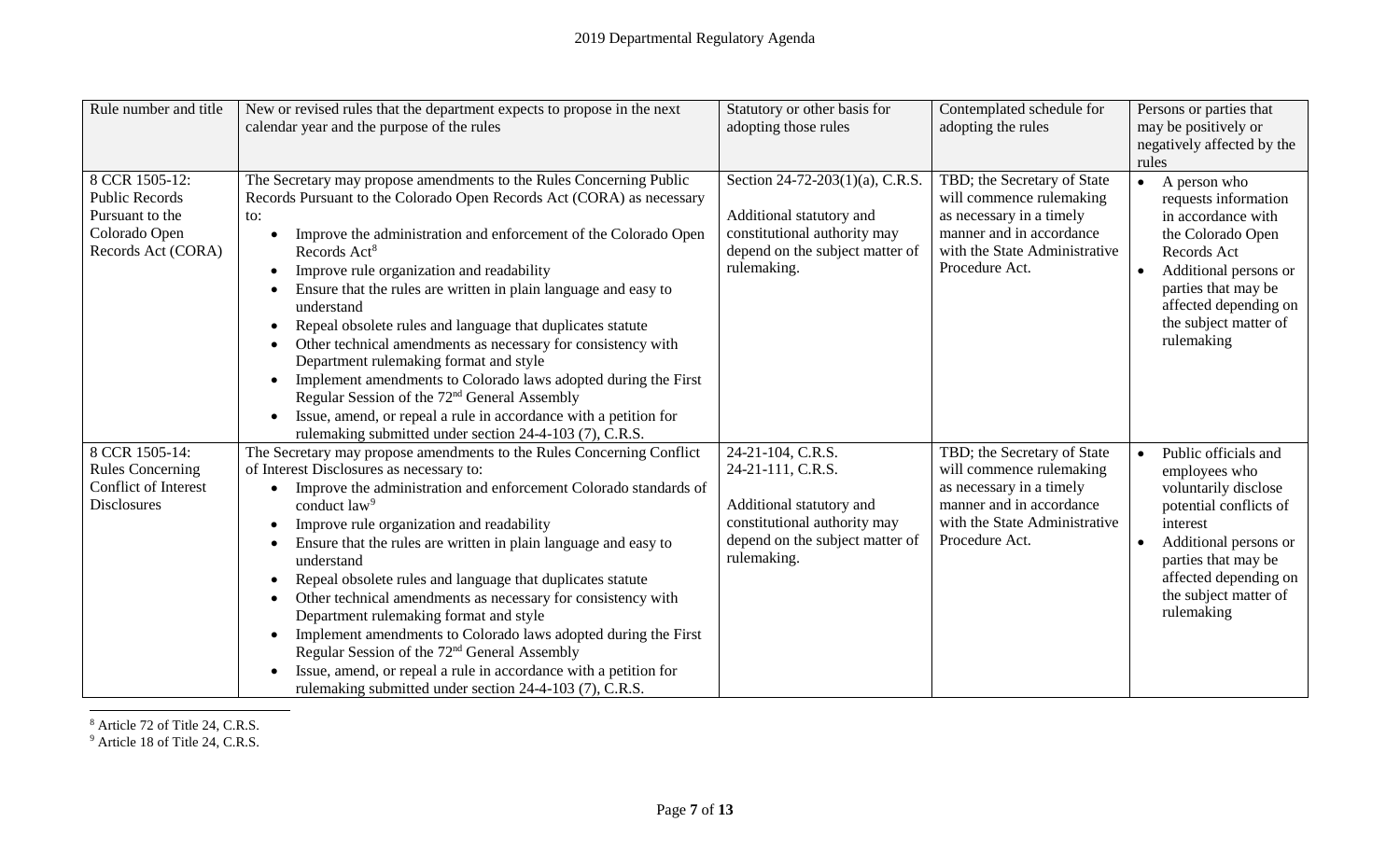## SUMMARY OF RULES ADOPTED AFTER NOVEMBER 1, 2017

<span id="page-7-0"></span>

| Rule number and title      | <b>CCR</b> Tracking<br>Number | Type      | Adopted    | Effective  | Summary                                                                                                                                                                                                                                                                                                                                                                                                                                                                                    |
|----------------------------|-------------------------------|-----------|------------|------------|--------------------------------------------------------------------------------------------------------------------------------------------------------------------------------------------------------------------------------------------------------------------------------------------------------------------------------------------------------------------------------------------------------------------------------------------------------------------------------------------|
| 8 CCR 1505-1:<br>Elections | 2017-00221                    | Permanent | 8/11/2017  | 9/30/2017  | The Secretary adopted rule revisions necessary to ensure proper administration of legislation passed by the<br>Colorado General Assembly (SB 17-305); establish uniformity in the administration of current law; organize<br>existing rules for clarity; eliminate obsolete provisions; simplify the language of existing rules; remove language<br>that is duplicative of statute; and ensure consistency with Department rulemaking standards.                                           |
| 8 CCR 1505-1:<br>Elections | 2017-00504                    | Temporary | 10/20/2017 | 10/20/2017 | Temporary Rule 2.16.3 was necessary given the close proximity of the 2017 Coordinated Election. The<br>Secretary of State adopted rules to provide clear guidance to county clerks regarding election systems security<br>requirements.                                                                                                                                                                                                                                                    |
| 8 CCR 1505-1:<br>Elections | 2017-00536                    | Temporary | 11/1/2017  | 11/1/2017  | Repeal of current Rule 7.16 was necessary given discussions regarding the permissibility of cross-county Voter<br>Polling and Service Centers. Additionally, further research and testing indicated that SCORE would require<br>substantial updates before the department and counties could implement the pilot program. The department<br>continued to work with counties and other stakeholders to craft the pilot program but at the time, believed it was<br>best to repeal the rule. |
| 8 CCR 1505-1:<br>Elections | 2017-00494                    | Permanent | 12/7/2017  | 1/30/2018  | The Secretary adopted rule revisions necessary to ensure proper administration of legislation passed by the<br>Colorado General Assembly (SB 17-305, HB 17-1088); establish uniformity in the administration of current<br>law; organize existing rules for clarity; eliminate obsolete provisions; simplify the language of existing rules;<br>remove language that is duplicative of statute; and ensure consistency with Department rulemaking standards.                               |
| 8 CCR 1505-1:<br>Elections | 2018-00034                    | Permanent | 3/26/2018  | 5/15/2018  | The Secretary of State adopted rule revisions necessary to establish uniformity in the administration of current<br>law; to ensure proper administration of Propositions 107 and 108 and SB 17-305; organize existing rules for<br>clarity; eliminate obsolete provisions; simplify the language of existing rules; remove language that is<br>duplicative of statute; and ensure consistency with Department rulemaking standards.                                                        |
| 8 CCR 1505-1:<br>Elections | 2018-00179                    | Temporary | 4/25/2018  | 4/25/2018  | The Secretary of State temporarily adopted New Rule 7.7.5 to ensure uniform application of the law throughout<br>the state regarding mail ballot cure procedures. Temporary adoption was necessary both to comply with law and<br>to preserve the public welfare given the close proximity of the 2018 Primary Election. The Secretary of State<br>adopted rules to provide clear guidance to county clerks regarding mail ballot cure procedures.                                         |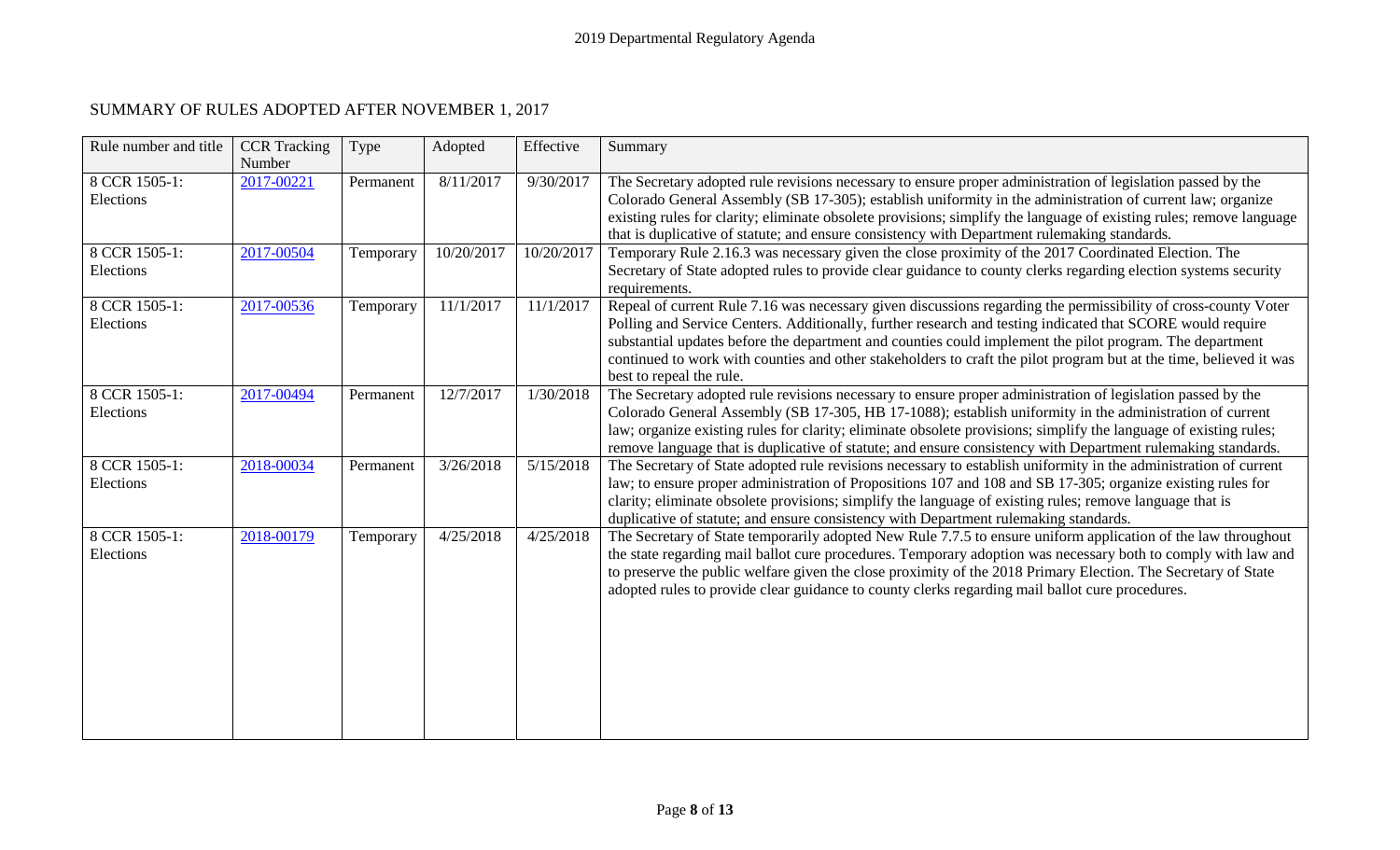<span id="page-8-1"></span><span id="page-8-0"></span>

| Rule number and title      | <b>CCR</b> Tracking<br>Number | Type      | Adopted   | Effective | Summary                                                                                                                                                                                                                                                                                                                                                                                                                                                                                                                                                                                                                                        |
|----------------------------|-------------------------------|-----------|-----------|-----------|------------------------------------------------------------------------------------------------------------------------------------------------------------------------------------------------------------------------------------------------------------------------------------------------------------------------------------------------------------------------------------------------------------------------------------------------------------------------------------------------------------------------------------------------------------------------------------------------------------------------------------------------|
| 8 CCR 1505-1:<br>Elections | 2018-00215                    | Temporary | 5/16/2018 | 5/16/2018 | The Secretary of State temporarily adopted New Rule 2.18 to ensure uniform application of the law throughout<br>the state regarding residency for voter registration purposes. Temporary adoption was necessary both to comply<br>with law and to preserve the public welfare given the close proximity of the 2018 Primary Election. The<br>Secretary of State adopted rules to provide clear guidance regarding residency as it relates to voter registration in<br>the state.                                                                                                                                                               |
|                            |                               |           |           |           | In Kuhn v. Williams <sup>10</sup> , the Colorado Supreme Court held that for voter registration purposes, an elector's "stated"<br>intent to live in Colorado in the future is relevant only if he has a fixed habitation in Colorado to which he<br>presently intends to return." On May 14, 2018, at the Secretary of State's request, the Court modified its order to<br>reflect that its holding applied only to a person who is attempting to establish residency in Colorado, not to an<br>elector who is already a resident of Colorado. <sup>11</sup>                                                                                  |
|                            |                               |           |           |           | The Court's modification was critical because there are many circumstances in which an elector, having properly<br>registered to vote in Colorado, is able to maintain his or her Colorado residency and voter registration in the<br>absence of a legal interest in a fixed habitation. Colorado residents may be absent from the state for a number of<br>reasons, including to volunteer in the Peace Corps, to do missionary work, or to find seasonal work, to name a<br>few. These residents remain eligible to be registered and to vote in Colorado, despite their absence and<br>regardless of their property interests in the state. |
|                            |                               |           |           |           | New Rule 2.18 is consistent with the Supreme Court's holding and necessary to ensure uniform application of<br>residency requirements in Colorado for electors who are absent from the state but who remain Colorado<br>residents.                                                                                                                                                                                                                                                                                                                                                                                                             |
| 8 CCR 1505-1:<br>Elections | 2018-00375                    | Temporary | 7/31/2018 | 7/31/2018 | The Secretary of State temporarily adopted New Rules 2.3.2(a)(4), 2.19, and 7.17 to provide clear guidance the<br>county clerks concerning acceptable identification, voter registration at county jails, and ballot transmission to<br>county jails and detention facilities. Temporary adoption was necessary both to comply with law and to preserve<br>the public welfare given the close proximity of the mail ballot plan deadline; August 8, 2018                                                                                                                                                                                       |
| 8 CCR 1505-1:<br>Elections | 2018-00415                    | Temporary | 8/22/2018 | 8/22/2018 | The Secretary of State found that certain amendments to the existing election rules were necessary to ensure the<br>uniform and proper administration and enforcement of Colorado election laws and to implement SB 18-233.<br>Temporary adoption was necessary both to comply with law and to preserve the public welfare given the close<br>proximity of the November 6, 2018 General Election and to provide clear guidance the county clerks and the<br>general public.                                                                                                                                                                    |

 <sup>10</sup> *Kuhn v. Williams*, 2018 CO 30, ¶ 53 (April 23, 2018).

<sup>11</sup> *Kuhn v. Williams*, 2018 CO 30M, ¶ 53 (May 14, 2018).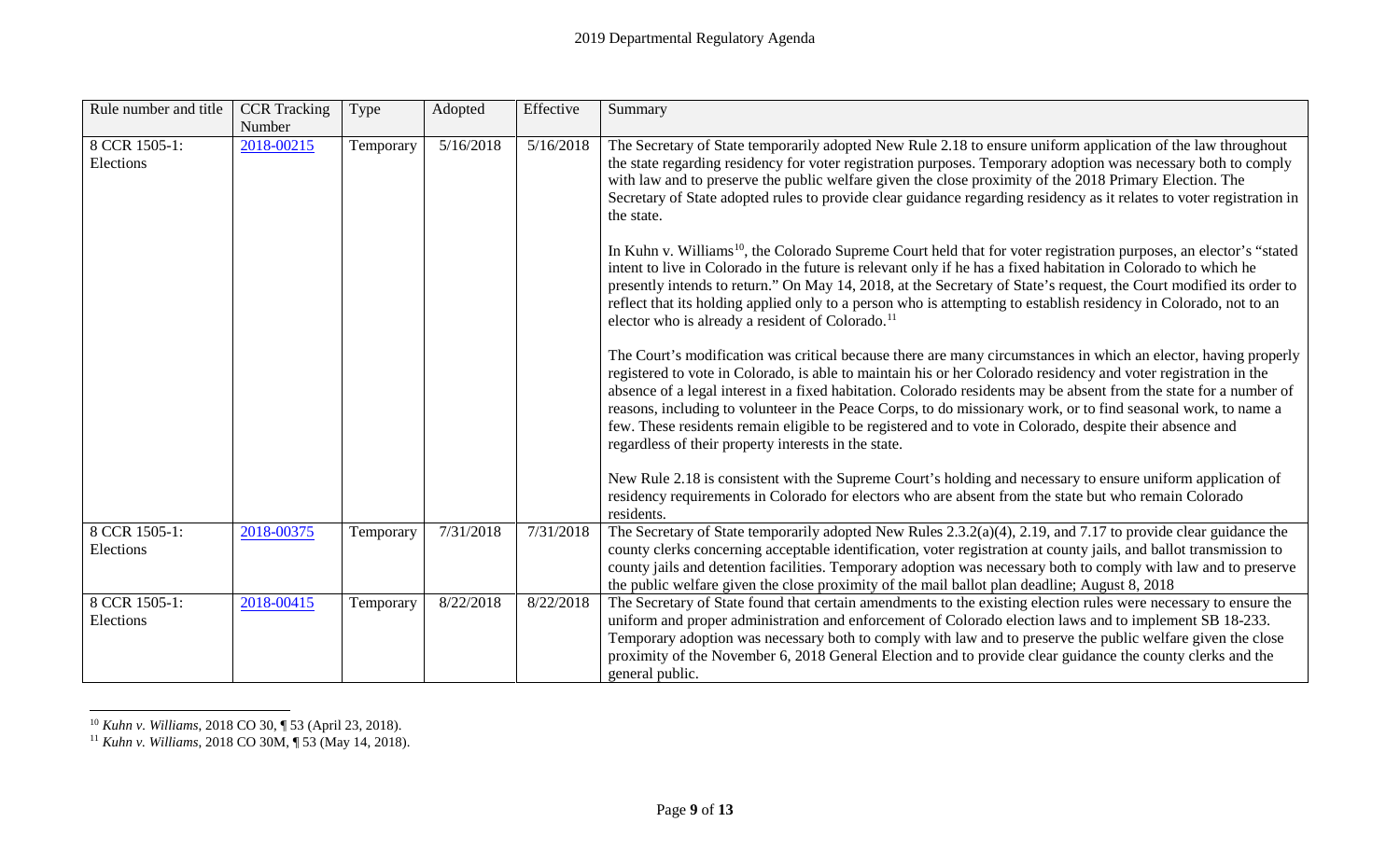| Rule number and title                                                                | <b>CCR</b> Tracking<br>Number | Type      | Adopted   | Effective  | Summary                                                                                                                                                                                                                                                                                                                                                                                                                                                                                                                                                                                                                                                                                                                                                                                                         |
|--------------------------------------------------------------------------------------|-------------------------------|-----------|-----------|------------|-----------------------------------------------------------------------------------------------------------------------------------------------------------------------------------------------------------------------------------------------------------------------------------------------------------------------------------------------------------------------------------------------------------------------------------------------------------------------------------------------------------------------------------------------------------------------------------------------------------------------------------------------------------------------------------------------------------------------------------------------------------------------------------------------------------------|
| 8 CCR 1505-1:<br>Elections                                                           | 2018-00221                    | Permanent | 8/22/2018 | 10/15/2018 | The Secretary permanently adopted temporary Rules 2.18 (adopted on 5/16/18; CCR Tracking: 2018-00215) and<br>7.7.5 (adopted on 4/25/18; CCR Tracking: 2018-00179). Additionally, the Secretary adopted new rules<br>concerning voter registration at county jails and ballot transmission to county jails and detention facilities. The<br>Secretary adopted additional rule amendments including revisions necessary to ensure proper administration of<br>legislation recently passed by the Colorado General Assembly; establish uniformity in the administration of<br>current law; eliminate obsolete provisions; simplify the language of existing rules; remove language that is<br>duplicative of statute or constitutional provisions; and ensure consistency with Department rulemaking<br>standards. |
| 8 CCR 1505-1:<br>Elections                                                           | 2018-00296                    | Permanent | 8/22/2018 | 10/15/2018 | The Secretary adopted rule revisions necessary to ensure proper administration of legislation recently passed by<br>the Colorado General Assembly, specifically SB18-233. The Secretary adopted additional rule amendments<br>including revisions necessary to establish uniformity in the administration of current law; establish new rules<br>concerning Ranked Voting Method in accordance with section 1-7-1004, C.R.S.; eliminate obsolete provisions;<br>organize existing rules for clarity; simplify the language of existing rules; remove language that is duplicative of<br>statute or constitutional provisions; and ensure consistency with Department rulemaking standards. The<br>Secretary may consider additional rule amendments.                                                            |
| 8 CCR 1505-2:<br><b>Bingo and Raffle</b><br>Games                                    | 2017-00239                    | Temporary | 6/14/2017 | 6/14/2017  | Senate Bill 17-232 amended and relocated the Bingo and Raffles Law to Part 6, Article 21, Title 24 of the<br>Colorado Revised Statutes. The Secretary of State adopted rules to provide clear guidance to bingo-raffle<br>stakeholders, including current licensees, prospective applicants, charitable game players, and the general public<br>concerning requirements and procedures. The Secretary of State also corrected statutory citations.                                                                                                                                                                                                                                                                                                                                                              |
| 8 CCR 1505-2:<br><b>Bingo and Raffle</b><br>Games                                    | 2017-00240                    | Permanent | 8/7/2017  | 9/30/2017  | The Secretary permanently adopted amendments to the bingo and raffles games rules that were temporarily<br>adopted on 6/14/17 (CCR Tracking: 2017-00239). The rule amendments were necessary to implement Senate<br>Bill 17-232, which made technical and substantive changes to the Bingo and Raffles Law. The Secretary is also<br>adopted other amendments to the rules in order to improve the administration and enforcement of Colorado<br>bingo and raffles laws, answer questions arising under these laws, and improve the administration of bingo and<br>raffles games in Colorado.                                                                                                                                                                                                                   |
| 8 CCR 1505-6:<br><b>Rules Concerning</b><br>Campaign and<br><b>Political Finance</b> | 2017-00362                    | Temporary | 8/10/2017 | 8/10/2017  | The Secretary adopted amendments to ensure uniform and proper administration, implementation, and<br>enforcement of Colorado campaign finance law; to ensure proper administration of legislation passed by the<br>Colorado General Assembly (HB 17-1155); to provide clear guidance to interested parties, including, but not<br>limited to: candidates, political parties, political organizations, and committees, given the close proximity of the<br>November 2017 Coordinated Election.                                                                                                                                                                                                                                                                                                                   |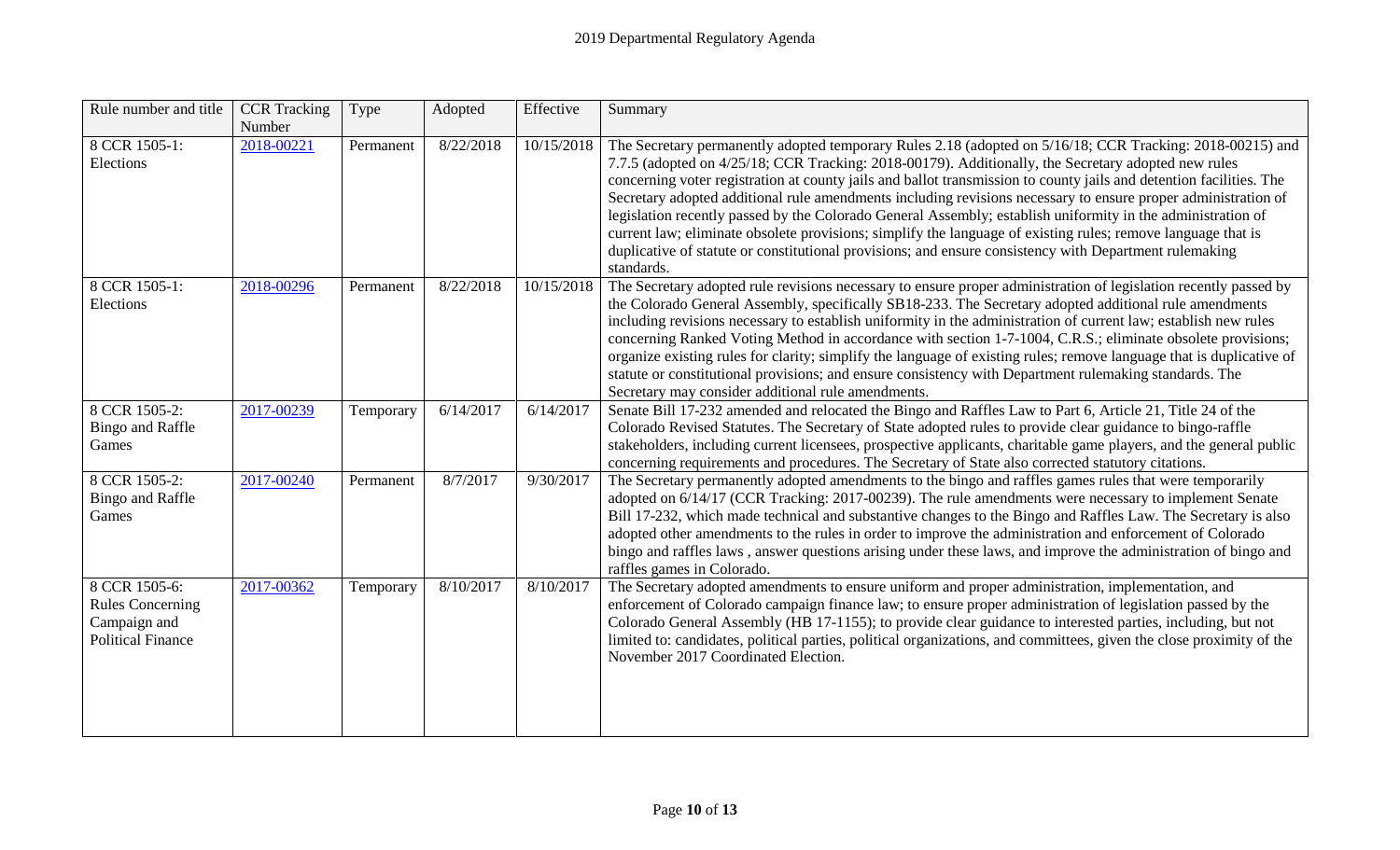<span id="page-10-0"></span>

| Rule number and title                                                                            | <b>CCR</b> Tracking<br>Number | Type      | Adopted    | Effective  | Summary                                                                                                                                                                                                                                                                                                                                                                                                                                                                                                                                                                                                                                                                                                                                                                                                                                                     |
|--------------------------------------------------------------------------------------------------|-------------------------------|-----------|------------|------------|-------------------------------------------------------------------------------------------------------------------------------------------------------------------------------------------------------------------------------------------------------------------------------------------------------------------------------------------------------------------------------------------------------------------------------------------------------------------------------------------------------------------------------------------------------------------------------------------------------------------------------------------------------------------------------------------------------------------------------------------------------------------------------------------------------------------------------------------------------------|
| 8 CCR 1505-6:<br><b>Rules Concerning</b><br>Campaign and<br><b>Political Finance</b>             | 2017-00398                    | Permanent | 10/25/2017 | 12/15/2017 | The Secretary adopted amendments, including changes related to the temporary rules adopted 8/10/17 (CCR<br>tracking #2017-00362). The Secretary also adopted rule amendments necessary to improve the administration<br>and enforcement of Colorado campaign finance law; ensure proper administration of legislation recently passed<br>by the Colorado General Assembly (HB 17-1155); establish uniformity in the administration of current law;<br>eliminate obsolete provisions; remove rules stricken by the courts; remove references to repealed statutory<br>provisions; simplify the language of existing rules; remove language that is duplicative of statute or<br>constitutional provisions; and ensure consistency with Department rulemaking standards.                                                                                      |
| 1505-6:<br>8<br><b>CCR</b><br>Concerning<br>Rules<br>Campaign<br>and<br><b>Political Finance</b> | 2018-00008                    | Temporary | 1/5/2018   | 1/5/2018   | The Secretary of State temporarily adopted amendments to Rule 18.2.4 to correct a drafting error. Temporary<br>adoption was necessary to provide clear guidance to interested parties, including, but not limited to: candidates,<br>political parties, political organizations, and committees, given the close proximity of the June 26, 2018 Primary<br>Election.                                                                                                                                                                                                                                                                                                                                                                                                                                                                                        |
| 8<br><b>CCR</b><br>1505-6:<br>Concerning<br>Rules<br>Campaign<br>and<br><b>Political Finance</b> | 2018-00202                    | Temporary | 5/4/2018   | 5/4/2018   | On 1/5/2018, the Secretary of State temporarily adopted amendments to Rule 18.2.4 to correct a drafting error.<br>The temporary rule under CCR tracking number 2018-00008 was set to expire on 5/5/18. We readopted Rule<br>18.2.4 on a temporary basis until permanent adoption was possible.                                                                                                                                                                                                                                                                                                                                                                                                                                                                                                                                                              |
| <b>CCR</b><br>1505-6:<br>8<br>Concerning<br>Rules<br>Campaign<br>and<br><b>Political Finance</b> | 2018-00275                    | Temporary | 6/19/2018  | 6/19/2018  | The Secretary of State temporarily adopted amendments to Rule 18.2 concerning written complaints. The<br>amendments are necessary to ensure enforcement of Colorado's campaign finance laws and uniform application<br>of the law throughout the state.<br>In Holland v. Williams <sup>12</sup> , a private citizen challenged the constitutionality of Colorado's campaign finance<br>private enforcement system on First and Fourteenth Amendment grounds. On June 12, 2018, the U.S. District<br>Court held that section $9(2)(a)$ of Article XXVIII of the Colorado Constitution [the private enforcement system]<br>was facially unconstitutional.<br>Amendments to Rule 18.2 are consistent with the U.S. District Court's holding, and are necessary to ensure that<br>Colorado's campaign finance laws continue to be enforced in a uniform manner. |
| 1505-6:<br><b>CCR</b><br>8<br>Concerning<br>Rules<br>Campaign<br>and<br><b>Political Finance</b> | 2018-00222                    | Permanent | 7/11/2018  | 8/30/2018  | The Secretary permanently adopted temporary Rule 18.2.4 on May 4, 2018 (CCR tracking #2018-00202). The<br>Secretary adopted additional rule amendments including revisions necessary to ensure proper administration of<br>legislation passed by the Colorado General Assembly (HB 18-1047); establish uniformity in the administration<br>of current law; eliminate obsolete provisions; remove rules stricken by the courts; remove references to repealed<br>statutory provisions; simplify the language of existing rules; remove language that is duplicative of statute or<br>constitutional provisions; and ensure consistency with Department rulemaking standards.                                                                                                                                                                                 |

 <sup>12</sup> *Holland v. Williams*, 16-cv-00138 (June 12, 2018).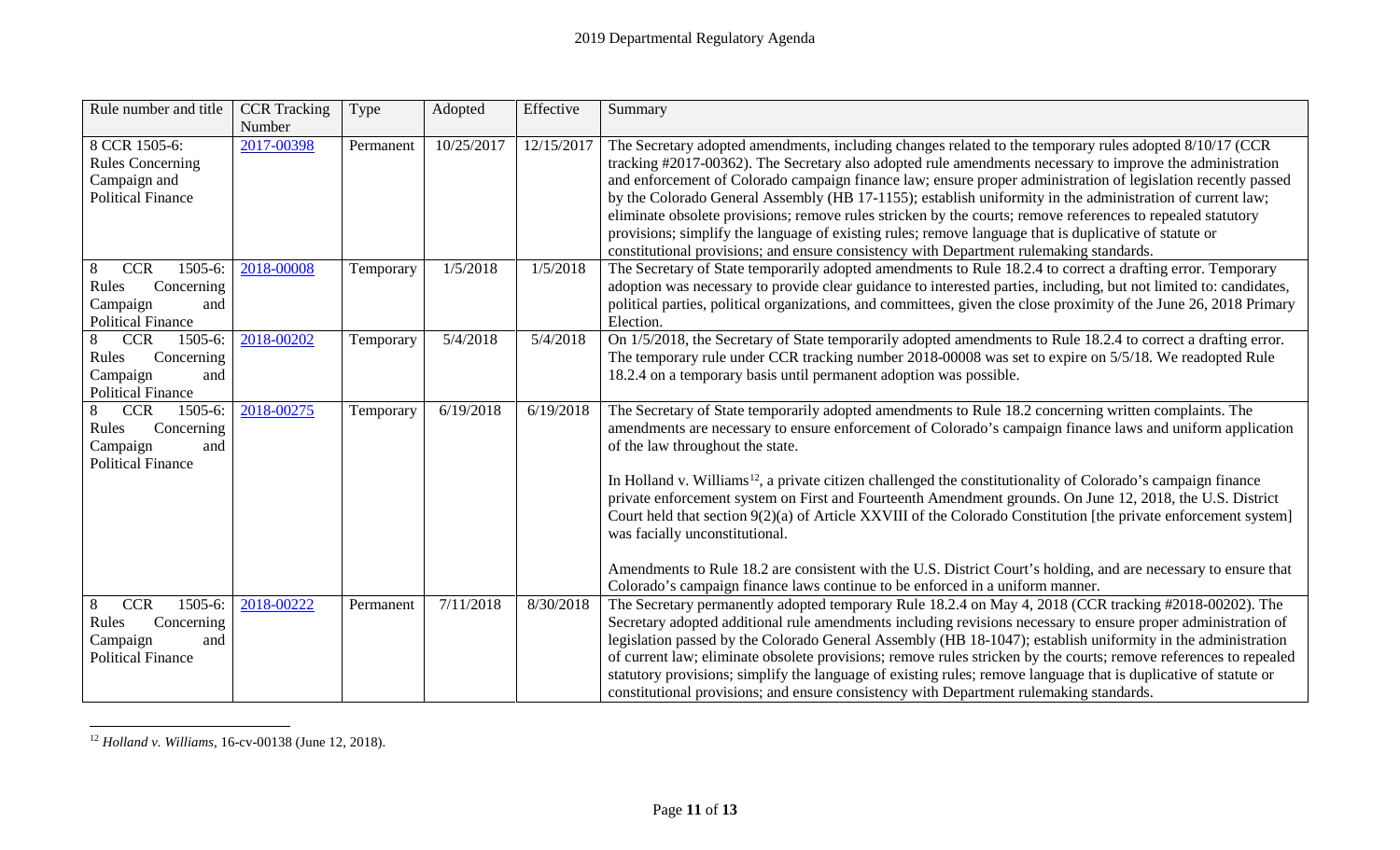<span id="page-11-1"></span><span id="page-11-0"></span>

| Rule number and title                                                                            | <b>CCR</b> Tracking<br>Number | Type      | Adopted                            | Effective  | Summary                                                                                                                                                                                                                                                                                                                                                                                                                                                                                                                                                                                               |
|--------------------------------------------------------------------------------------------------|-------------------------------|-----------|------------------------------------|------------|-------------------------------------------------------------------------------------------------------------------------------------------------------------------------------------------------------------------------------------------------------------------------------------------------------------------------------------------------------------------------------------------------------------------------------------------------------------------------------------------------------------------------------------------------------------------------------------------------------|
| 1505-6:<br><b>CCR</b><br>8<br>Concerning<br>Rules<br>Campaign<br>and<br><b>Political Finance</b> | 2018-00554                    | Temporary | 10/11/2018                         | 10/11/2018 | Amendments to temporary Rule 18.2 (initially adopted under CCR Tracking #2018-00275 on June 19, 2018).<br>Includes New Rules: 18.2.4, 18.2.5, 18.2.6(a)(1), 18.2.7(d), 18.2.7(e)(1) and (2), Rule 18.2.10(a)(1)-(3), and<br>Rule 18.2.11. The Secretary simultaneously adopted the rule on a permanent basis under CCR tracking #2018-<br>00402.                                                                                                                                                                                                                                                      |
|                                                                                                  |                               |           |                                    |            | In Holland v. Williams, <sup>13</sup> a private citizen challenged the constitutionality of Colorado's campaign finance<br>private enforcement system on First and Fourteenth Amendment grounds. On June 12, 2018, the U.S. District<br>Court held that section $9(2)(a)$ of Article XXVIII of the Colorado Constitution [the private enforcement system]<br>was facially unconstitutional.                                                                                                                                                                                                           |
|                                                                                                  |                               |           |                                    |            | Amendments to Rule 18.2 are consistent with the U.S. District Court's holding, and are necessary to ensure that<br>Colorado's campaign finance laws continue to be enforced in a uniform manner.                                                                                                                                                                                                                                                                                                                                                                                                      |
| <b>CCR</b><br>1505-6:<br>8<br>Rules<br>Concerning<br>Campaign<br>and<br><b>Political Finance</b> | 2018-00402                    | Permanent | 10/11/2018                         | Pending    | Amendments to temporary Rule 18.2 (initially adopted under CCR Tracking #2018-00275 on June 19, 2018).<br>Includes New Rules: 18.2.4, 18.2.5, 18.2.6(a)(1), 18.2.7(d), 18.2.7(e)(1) and (2), Rule 18.2.10(a)(1)-(3), and<br>Rule 18.2.11. The Secretary simultaneously adopted the rule on a temporary basis under CCR tracking #2018-<br>00554.                                                                                                                                                                                                                                                      |
|                                                                                                  |                               |           |                                    |            | In Holland v. Williams, <sup>14</sup> a private citizen challenged the constitutionality of Colorado's campaign finance<br>private enforcement system on First and Fourteenth Amendment grounds. On June 12, 2018, the U.S. District<br>Court held that section 9(2)(a) of Article XXVIII of the Colorado Constitution [the private enforcement system]<br>was facially unconstitutional.                                                                                                                                                                                                             |
|                                                                                                  |                               |           |                                    |            | Amendments to Rule 18.2 are consistent with the U.S. District Court's holding, and are necessary to ensure that<br>Colorado's campaign finance laws continue to be enforced in a uniform manner.                                                                                                                                                                                                                                                                                                                                                                                                      |
| <b>CCR</b><br>1505-6:<br>8<br>Rules<br>Concerning<br>Campaign<br>and<br><b>Political Finance</b> | 2018-00560                    | Permanent | Pending<br>(11/14/2018<br>hearing) | Pending    | The Secretary proposes revisions necessary to establish uniformity in the administration of current law regarding<br>the use of unexpended campaign funds at the conclusion of the election cycle and amendments to Rule 18.2<br>concerning written complaints is necessary to ensure enforcement of Colorado's campaign finance laws and<br>uniform application of the law throughout the state. The Secretary may consider additional rule amendments to<br>eliminate obsolete provisions; simplify the language of existing rules; and ensure consistency with Department<br>rulemaking standards. |

 <sup>13</sup> *Holland v. Williams*, 16-cv-00138 (June 12, 2018).

<sup>14</sup> *Holland v. Williams*, 16-cv-00138 (June 12, 2018).